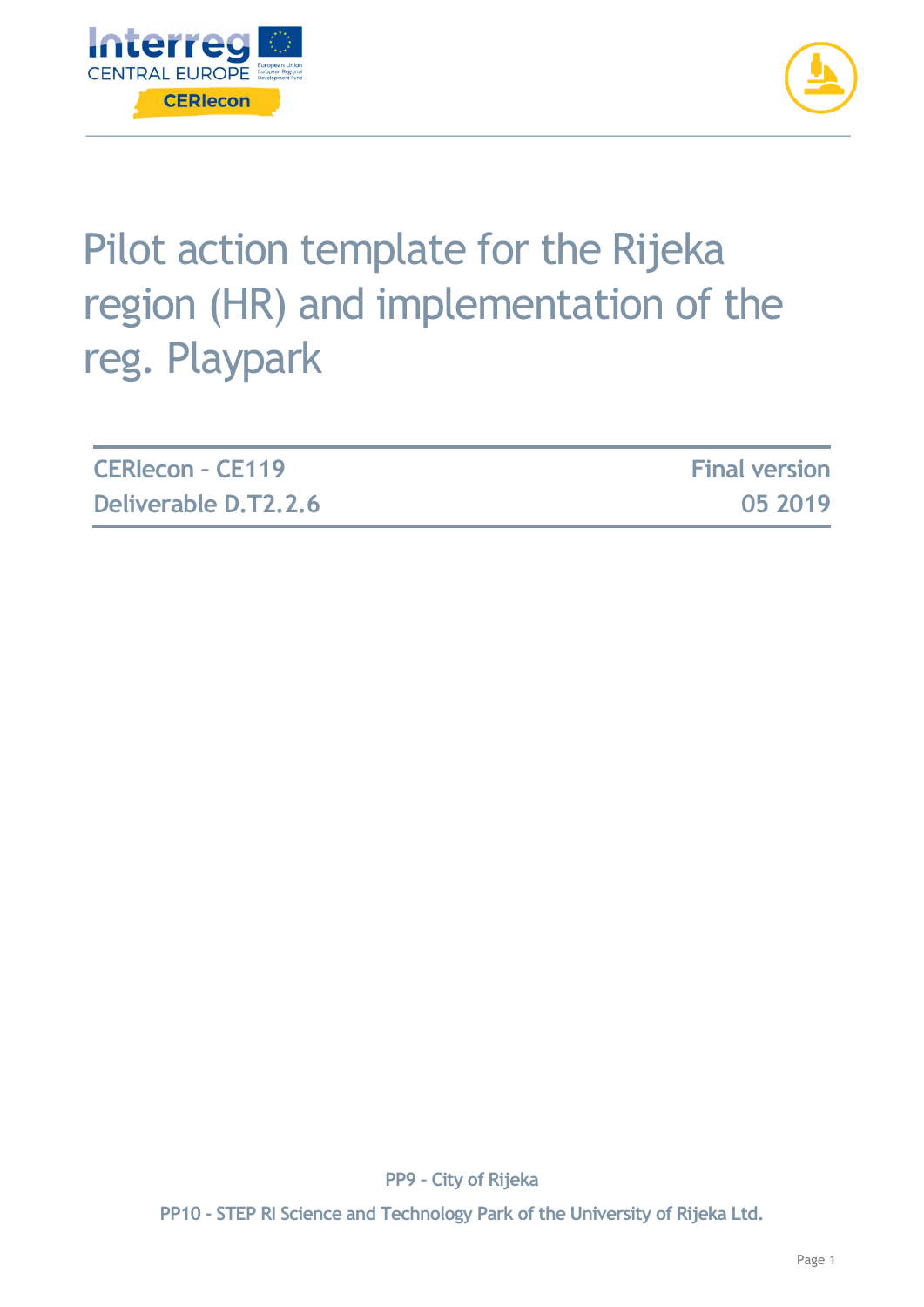



### **1. MAIN TOPICS OF THE NATIONAL/REGIONAL/LOCAL SMART SPECIALISATION STRATEGY (RIS3)**

| What are the main economic and social<br>innovation topics of the relevant RIS3 for the<br>regional Playpark?     | The main economic and social innovation topics of the<br>relevant RIS3 (Croatian Smart Specialization Strategy<br>2016.-2020.) for the Playpark Rijeka were:<br>Social Innovations (R&D & ICT within health sector:<br>medical equipment and devices, health services and<br>diganostics - apps, nutrition - natural health<br>products)<br>Sustainable environment and technologies (R&D for<br>waste waters systmes, monitoring, foresight and<br>mitigation innovations for environmental pollution)<br>Eco Innovations (eco products)<br>Information and Communication Technologies (ICT) in<br>general                                                  |
|-------------------------------------------------------------------------------------------------------------------|--------------------------------------------------------------------------------------------------------------------------------------------------------------------------------------------------------------------------------------------------------------------------------------------------------------------------------------------------------------------------------------------------------------------------------------------------------------------------------------------------------------------------------------------------------------------------------------------------------------------------------------------------------------|
| How did the regional Playpark engage the<br>participants to develop viable business ideas to<br>fit these topics? | Through online application process (detailed<br>questionnaire) Playpark Rijeka managed to detect<br>immediately teams with ideas fitting into above<br>mentioned topics. Most of the teams were already<br>oriented towards those thematic topics, while for the<br>rest of teams the Idea Generation Lab workshop was<br>organized right before the cohort trainings and during<br>the 'idea-polishing' workshops, Playpark Rijeka mentors<br>and lecturers guided & consulted teams to adjust their<br>ideas for (re)application in the same or next cohorts to<br>fit into relevant RIS3 topics - social $\alpha$ eco innovations,<br>sustainability etc. |

### **2. REGIONAL PLAYPARK TARGET GROUP**

Description of the Regional Playpark's Target Group:

| How did the Regional Playpark attract and<br>involve the Target Group (equal numbers of<br>female/male participants and equal numbers of<br>social<br>and<br>innovation<br>business<br>economic<br>ideas/firms based on the relevant RIS3)? | Regional Playpark Rijeka opened call for applications<br>almost two months before the training programme<br>started, to assure targeted number of teams per<br>cohort and have enough time to collect and analyze<br>received applications, as well as to decide on<br>economic/social ideas and female/male team<br>leaders. Announcement for open calls were<br>transmitted through multiple communication<br>channels such as radio, newspapers, STEP RI<br>newsletter, networking events within Rijeka<br>academic & startup community and online via social<br>networks. Within all 3 cohorts, 31 teams joined<br>Playpark Rijeka programme. Most of the teams with<br>male team leaders had female team project members<br>so the ratio overview of female/male participants<br>through the cohorts is: $1^{st}$ cohort: $6/5$ ; $2^{nd}$ cohort:<br>7/5; 3rd cohort: 3/5. Regarding the equal numbers of<br>economic and social innovations most of the teams<br>had economic innovations with overlapping social<br>dimension, so ratio overview of economic/social |
|---------------------------------------------------------------------------------------------------------------------------------------------------------------------------------------------------------------------------------------------|-----------------------------------------------------------------------------------------------------------------------------------------------------------------------------------------------------------------------------------------------------------------------------------------------------------------------------------------------------------------------------------------------------------------------------------------------------------------------------------------------------------------------------------------------------------------------------------------------------------------------------------------------------------------------------------------------------------------------------------------------------------------------------------------------------------------------------------------------------------------------------------------------------------------------------------------------------------------------------------------------------------------------------------------------------------------------------|
|                                                                                                                                                                                                                                             | innovation business ideas through the cohorts is: 1 <sup>st</sup><br>cohort: 8/3; 2 <sup>nd</sup> cohort: 6/6; 3 <sup>rd</sup> cohort: 4/4.                                                                                                                                                                                                                                                                                                                                                                                                                                                                                                                                                                                                                                                                                                                                                                                                                                                                                                                                 |

 $\overline{\phantom{a}}$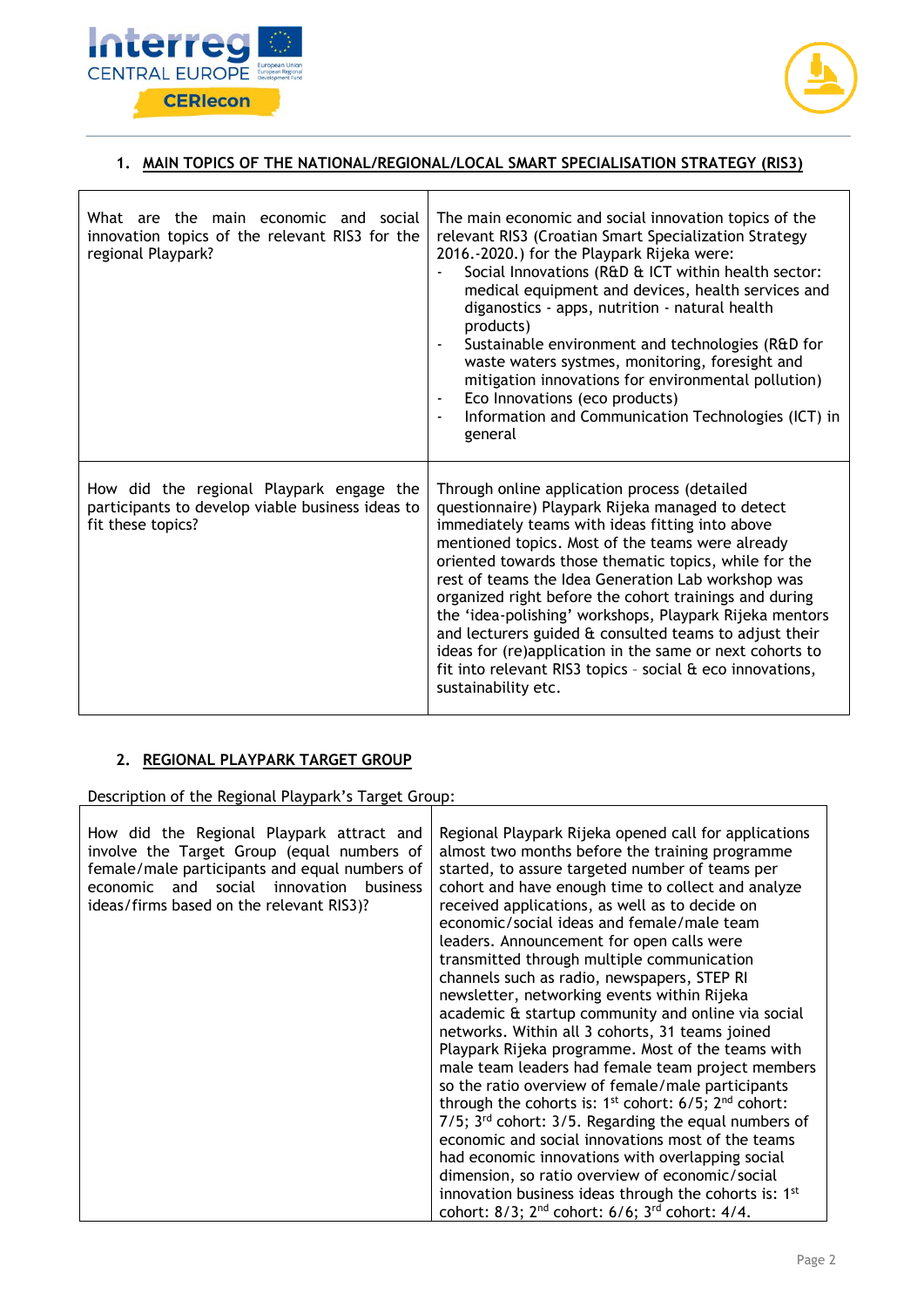



### **3. REGIONAL PLAYPARK IDEA GENERATION LABS**

| When and where did IGL take place?                                                                                  | All three IGL workshops were held at STEP RI premises.<br>1st cohort: 25-26.09.2017.<br>2 <sup>nd</sup> cohort: 12-13.02.2018.<br>3rd cohort: 27-28.09.2018.                                                                                                                                                                                                                                                                                                                                                                                                                                                                                                                                                                                                                                                                                                                                                                                                                                                                                                                                                  |
|---------------------------------------------------------------------------------------------------------------------|---------------------------------------------------------------------------------------------------------------------------------------------------------------------------------------------------------------------------------------------------------------------------------------------------------------------------------------------------------------------------------------------------------------------------------------------------------------------------------------------------------------------------------------------------------------------------------------------------------------------------------------------------------------------------------------------------------------------------------------------------------------------------------------------------------------------------------------------------------------------------------------------------------------------------------------------------------------------------------------------------------------------------------------------------------------------------------------------------------------|
| Short summary of IGL content/agenda:                                                                                | $1st$ day:<br>1.Idea, invention, innovation<br>2. Defining needs and solutions<br>3. Market research<br>4. Techniques of generating ideas (application of<br>selected techniques to: dummy model, real industrial<br>problem, real social problem)<br>$2nd$ day:<br>1. Testing Ideas<br>2. Fast prototyping<br>3. Business models<br>4. Pitching                                                                                                                                                                                                                                                                                                                                                                                                                                                                                                                                                                                                                                                                                                                                                              |
| Describe shortly application procedure for the<br>regional Idea Generation Lab?                                     | Application procedures were available via STEP RI web<br>page http://www.step.uniri.hr/portfolio/idea-<br>generation-lab/ and done through a simple Google form<br>while IGL workshops were open to broad public<br>interested in working on their business ideas. IGL<br>workshops were promoted through multiple<br>communication channels such as radio, newspapers,<br>STEP RI newsletter, networking events within Rijeka<br>academic & startup community and online via social<br>networks.                                                                                                                                                                                                                                                                                                                                                                                                                                                                                                                                                                                                             |
| Describe shortly application procedure and<br>selection criteria for the six-months regional<br>training programme? | Application procedures for six-months training<br>programmes were done also through a Google form<br>that was available via STEP RI web page<br>http://www.step.uniri.hr/ceriecon/, where applicants<br>needed to answer several basic questions about their<br>idea/projects such as: name of the project, team<br>members and their technical/business competencies,<br>short summary and info about the business idea itself,<br>targeted market, potential customers/users,<br>commercialization challenges, expected costs and<br>revenues, financing and sustainability of the project,<br>current phase of idea development and next steps for<br>further growth in next 3-5 years etc. These answers<br>were then evaluated by the jury composed of mentors<br>and lecturers from STEP RI together with Playpark<br>Manager and Playpark Manager Assistant. Best 10-12<br>ideas were selected based on following criteria:<br>business idea innovativeness, possibility for<br>development, economic and social components of the<br>idea, number of female and male idea<br>developers/team leaders. |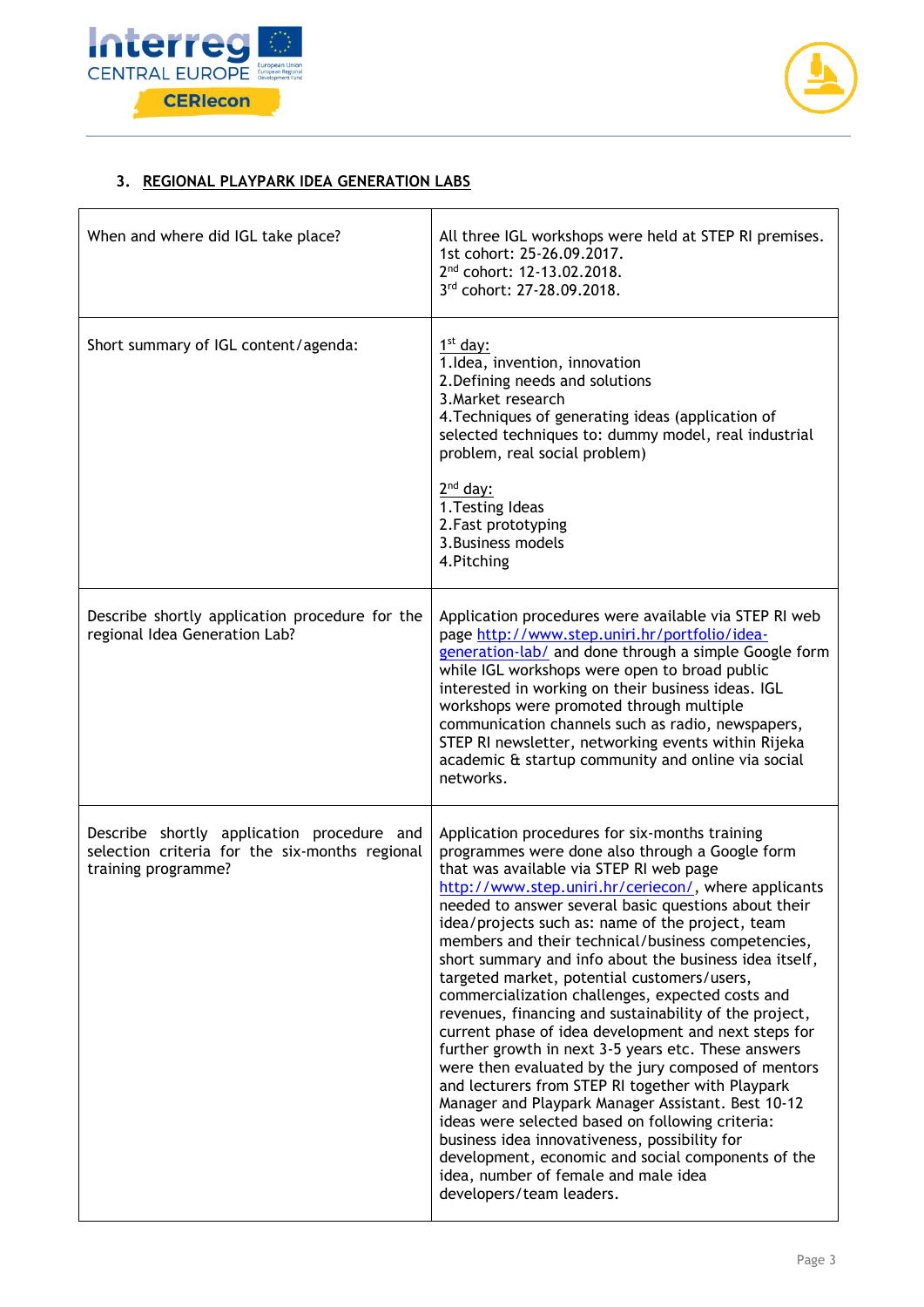



## **4. REGIONAL PLAYPARK SUPPORTING METHODOLOGY**

| What final outcomes from the participants<br>were expected by the regional Playpark after<br>the six-month training?<br>Are those outcomes achieved?<br>If yes, how? | From regional Playpark participants was expected to<br>actively involve in six-months training programme<br>activities, workshops and lectures, to continuously<br>work on their ideas as well as to initiatively reach out<br>for business consultations & mentorship support. During<br>all three training programme cohorts, there were in<br>total 75 participants (31 teams) attending workshops<br>and/or consultation hours, either regularly or partially<br>depending on the participants availability and<br>motivation since the programme itself wasn't<br>obligatory. After each cohort, participants, who were<br>the most active ones, were able to successfully deliver<br>their business plan, visual pitch presentation and<br>standard 3 minutes investors pitch. Quality of<br>mentioned outcomes depended broadly on participants<br>gained knowledge and overall active participation in<br>the training programme. |
|----------------------------------------------------------------------------------------------------------------------------------------------------------------------|-------------------------------------------------------------------------------------------------------------------------------------------------------------------------------------------------------------------------------------------------------------------------------------------------------------------------------------------------------------------------------------------------------------------------------------------------------------------------------------------------------------------------------------------------------------------------------------------------------------------------------------------------------------------------------------------------------------------------------------------------------------------------------------------------------------------------------------------------------------------------------------------------------------------------------------------|
| What were the contents/topics of the six-<br>month training?<br>(short description in bullet points with                                                             | 1 <sup>st</sup> cohort workshop topics:<br>Idea Generation Labs - 1. day<br>Idea Generation Labs - 2. day                                                                                                                                                                                                                                                                                                                                                                                                                                                                                                                                                                                                                                                                                                                                                                                                                                 |
| workshop topics, consultations hours and other<br>activities)                                                                                                        | 01 - Customer: Problem, Profile and Journey<br>02 - Offer: Value Proposition Canvas & Competitors<br>03 - Business Model Canvas<br>04 - Operating Costs & Business Financing<br>05 - Pitching deck (Neven)<br>06 - Pitching deck (praktikum)<br>07&08 - Pricing Academy (regular + exchange)<br>09 - Starting a Business (Legal Framework)<br>10 - Starting a Business (Bookkeping)<br>11 - Strategy Canvas<br>*Additional workshops (during exchange programme):<br>Motivation, presentation & Pitching Workshop (external<br>lecturer), Idea Generation Workshop, Crowdfunding for<br><b>Beginners Workshop</b>                                                                                                                                                                                                                                                                                                                         |
|                                                                                                                                                                      | 2 <sup>nd</sup> cohort workshop topics:                                                                                                                                                                                                                                                                                                                                                                                                                                                                                                                                                                                                                                                                                                                                                                                                                                                                                                   |
|                                                                                                                                                                      | Idea Generation Labs - 1. day<br>Idea Generation Labs - 2. day<br>01 - Customer Profile: Problems and Jobs, Value<br>Proposition Canvas & Competitors<br>02 - Business Model Canvas<br>03 - Business Costs & Financing<br>04 - Market Research & Business Planning<br>05 - Starting a Business: Legal frameworks<br>06 - Starting a Business: Bookkeeping<br>07 - Pitching deck<br>08 - Pitching deck<br>09&10 - Pitching deck<br>*Additional workshops (during exchange programme):<br>Pitching skills & Mastering the pitch Workshop (external<br>lecturer), Business Model Canvas Workshop<br>Crowdfunding 101 & Crowdfunding Launch Workshop &<br>Event - CERIecon Talks: Success Stories                                                                                                                                                                                                                                             |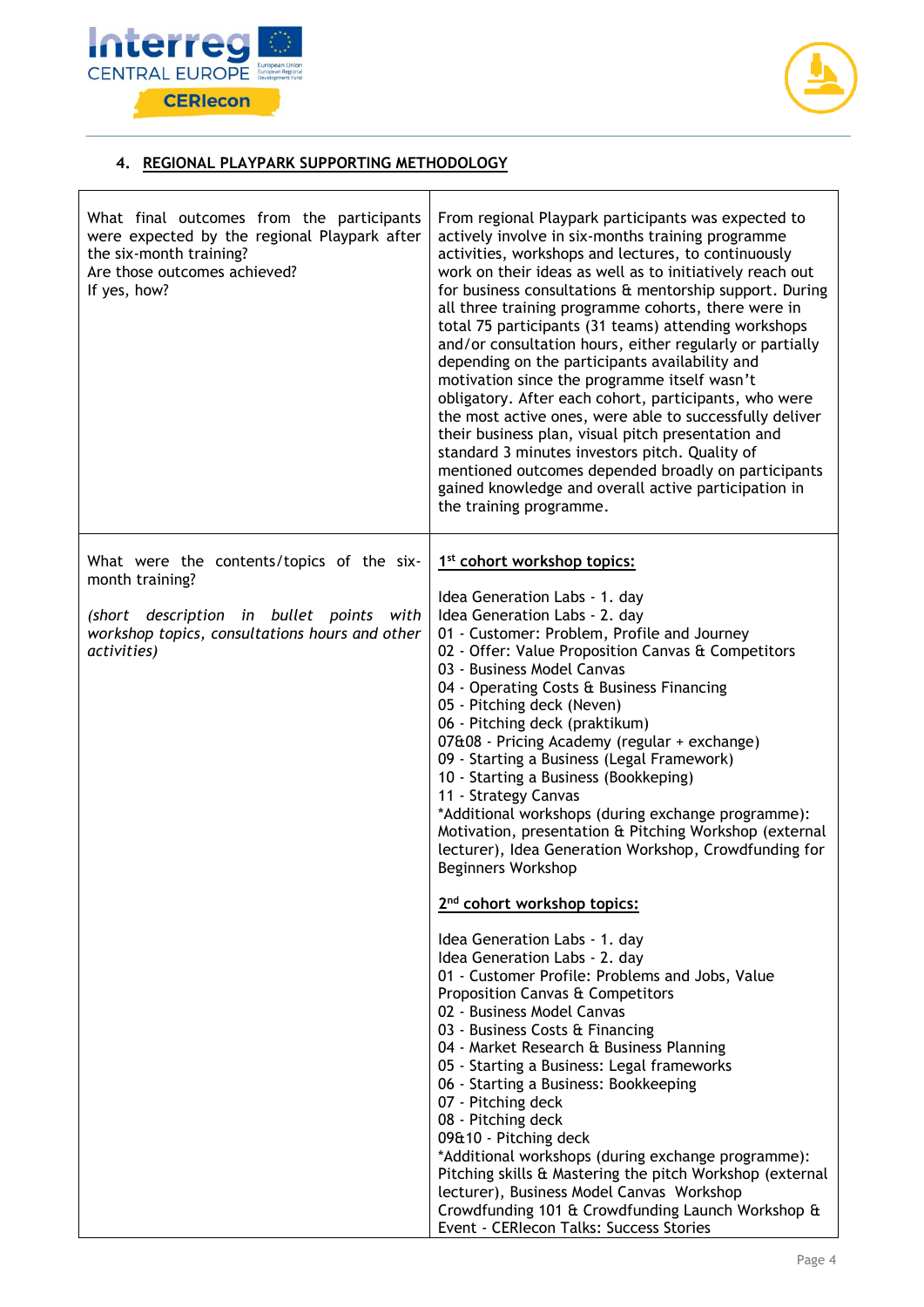



|                                                                                                                                                                                                                                                      | 3 <sup>rd</sup> cohort workshop topics:<br>Idea Generation Labs - 1. day<br>Idea Generation Labs - 2. day<br>01 - How to model an idea?<br>02 - Business Model Canvas<br>03 - Job To Be Done & Value Proposition Canvas<br>04 - Starting a Business (Legal Frameworks)<br>05 - Starting a Business (Bookkeeping)<br>06 - Market Research<br>07 - Business Planning<br>08 - Business Costs & Financing<br>09 - Time Management<br>10 - Social Entrepreneurship<br>11 - Pitching deck<br>*Additional workshops (during exchange programme):<br>Motivation, presentation & Pitching Workshop (external<br>lecturer), Pricing Academy, Creative Entrepreneurship,<br>Branding and Marketing Strategy (external lecturer)                                                                                                                                                                                                                                               |
|------------------------------------------------------------------------------------------------------------------------------------------------------------------------------------------------------------------------------------------------------|--------------------------------------------------------------------------------------------------------------------------------------------------------------------------------------------------------------------------------------------------------------------------------------------------------------------------------------------------------------------------------------------------------------------------------------------------------------------------------------------------------------------------------------------------------------------------------------------------------------------------------------------------------------------------------------------------------------------------------------------------------------------------------------------------------------------------------------------------------------------------------------------------------------------------------------------------------------------|
| Which training tools were used?                                                                                                                                                                                                                      | xChange tool, RIS3 App, CERIecon eLearning modules,<br>CERIecon Platform, Exchange Weeks, One-on-One<br>Mentorship                                                                                                                                                                                                                                                                                                                                                                                                                                                                                                                                                                                                                                                                                                                                                                                                                                                 |
| Timeline of the six-month training at the<br>regional Playpark:<br>(short description in bullet points with exact<br>dates of 1 <sup>st</sup> , 2 <sup>nd</sup> , 3 <sup>rd</sup> cohort - Idea Lab, cohort<br>start, exchanges, consultations etc.) | 1 <sup>st</sup> cohort:<br>Programme start-end: 5.10.2017. - 5.04.2018.<br>IGL: 25-26.09.2017.<br>Number of teams: 11<br>Number of participants: 32<br>Incoming Exchange: 20-24.11.2017. Playpark Cracow<br>Outgoing exchange: 27.11-01.12.2017. Playpark<br>Stuttgart<br>Workshops statistics:<br>17.10.2017 - first workshop<br>22.11.2017 - last workshop<br>- 15 workshops in total, 13 regulars + 2 IGL (51,5h)<br>- 137 participants in total (average 9 participants per<br>lecture)<br>- 9,31/10 average grade of lectures (graded by<br>participants)<br>Mentoring: 12 times (24h of consultations in total)<br>$2nd$ cohort:<br>Programme start-end: 27.03.2018. - 27.09.2018.<br>IGL: 12-13.02.2018.<br>Number of teams: 12<br>Number of participants: 25<br>Incoming Exchange: 25-29.06.2018. Playpark Brno<br>Outgoing exchange: 11-15.06.2018. Playpark Veneto<br>Workshops statistics:<br>10.04.2018 - first workshop<br>29.06.2018 - last workshop |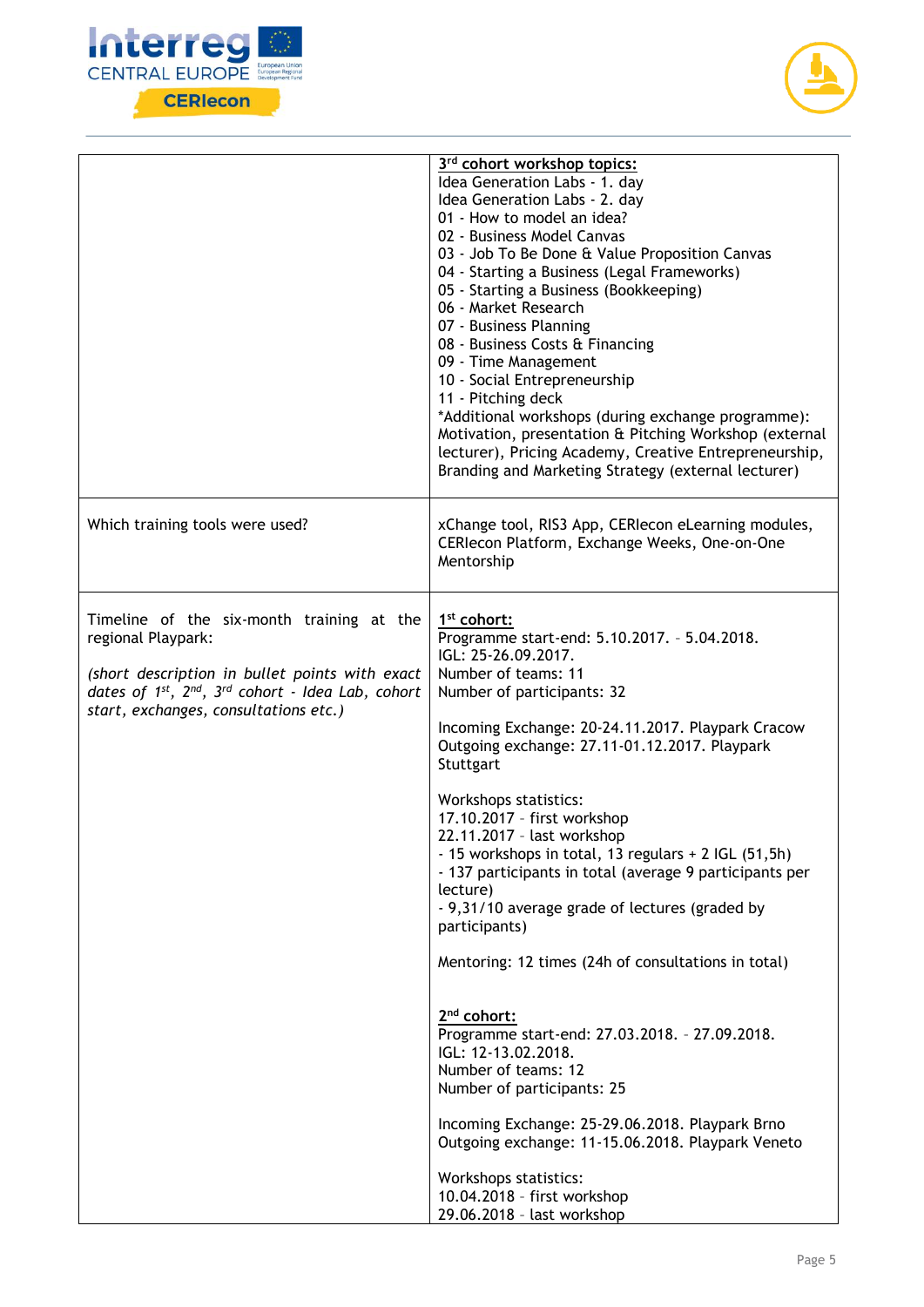



|                                                                                     | - 15 workshops in total, 13 regulars + 2 IGL (49h)                                                                                                                                                                                                                                                                                                                                                                                                                                                                                                                                                                                                           |
|-------------------------------------------------------------------------------------|--------------------------------------------------------------------------------------------------------------------------------------------------------------------------------------------------------------------------------------------------------------------------------------------------------------------------------------------------------------------------------------------------------------------------------------------------------------------------------------------------------------------------------------------------------------------------------------------------------------------------------------------------------------|
|                                                                                     | - 155 participants in total (average 10 participants per                                                                                                                                                                                                                                                                                                                                                                                                                                                                                                                                                                                                     |
|                                                                                     | lecture)<br>- 9,81/10 average grade of lectures (graded by                                                                                                                                                                                                                                                                                                                                                                                                                                                                                                                                                                                                   |
|                                                                                     | participants)                                                                                                                                                                                                                                                                                                                                                                                                                                                                                                                                                                                                                                                |
|                                                                                     | Mentoring: 32 times (45,5h of consultations in total)                                                                                                                                                                                                                                                                                                                                                                                                                                                                                                                                                                                                        |
|                                                                                     |                                                                                                                                                                                                                                                                                                                                                                                                                                                                                                                                                                                                                                                              |
|                                                                                     | 3rd cohort:<br>Programme start-end: 12.10.2018. - 12.04.2019.<br>IGL: 27-28.09.2018.<br>Number of teams: 8<br>Number of participants: 18                                                                                                                                                                                                                                                                                                                                                                                                                                                                                                                     |
|                                                                                     |                                                                                                                                                                                                                                                                                                                                                                                                                                                                                                                                                                                                                                                              |
|                                                                                     | Incoming Exchange: 18-22.03.2019. Playpark Bratislava<br>Outgoing exchange: 25.02-01.03.2019. Playpark Vienna                                                                                                                                                                                                                                                                                                                                                                                                                                                                                                                                                |
|                                                                                     | Workshops statistics:<br>16.10.2018 - first workshop<br>21.03.2019 - last workshop<br>- 16 workshops in total, 14 regulars + 2 IGL (54h)<br>- 99 participants in total (average 6 participants per<br>lecture)<br>- 9,58/10 average grade of lectures (graded by<br>participants)                                                                                                                                                                                                                                                                                                                                                                            |
|                                                                                     | Mentoring: 45 times (58h of consultations in total)                                                                                                                                                                                                                                                                                                                                                                                                                                                                                                                                                                                                          |
| What kind of support the regional Playpark<br>provide after the six-month training? | For Playparkees interested in getting an office or work<br>space, STEP RI provide possibility to either use a<br>Playpark coworking space for subsidized and symbolic<br>price of 20€ per month as for pre-incubation phase for<br>the next 6-months after completing the CERIecon<br>programme; either to apply in STEP RI regular<br>incubation programme and rent an office upon<br>availability for subsidized price for startups & SMEs not<br>older than 5 years. STEP RI & City of Rijeka help<br>Playparkees in a search of the most suitable work space<br>by providing information of other coworking spaces and<br>offices available in the area. |
|                                                                                     | From each cohort, STEP RI welcomed one team who<br>qualified for incubation programme (3) and who have<br>rented the office since then, as well as keeping one<br>team per each cohort (3) as residents of pre-incubation<br>programme within Playpark Rijeka coworking space for<br>the six months after completing the CERIecon training.                                                                                                                                                                                                                                                                                                                  |
|                                                                                     | Upon completing the programme, STEP RI remains<br>available free of charge for business consultations to all<br>previous CERIecon participants.                                                                                                                                                                                                                                                                                                                                                                                                                                                                                                              |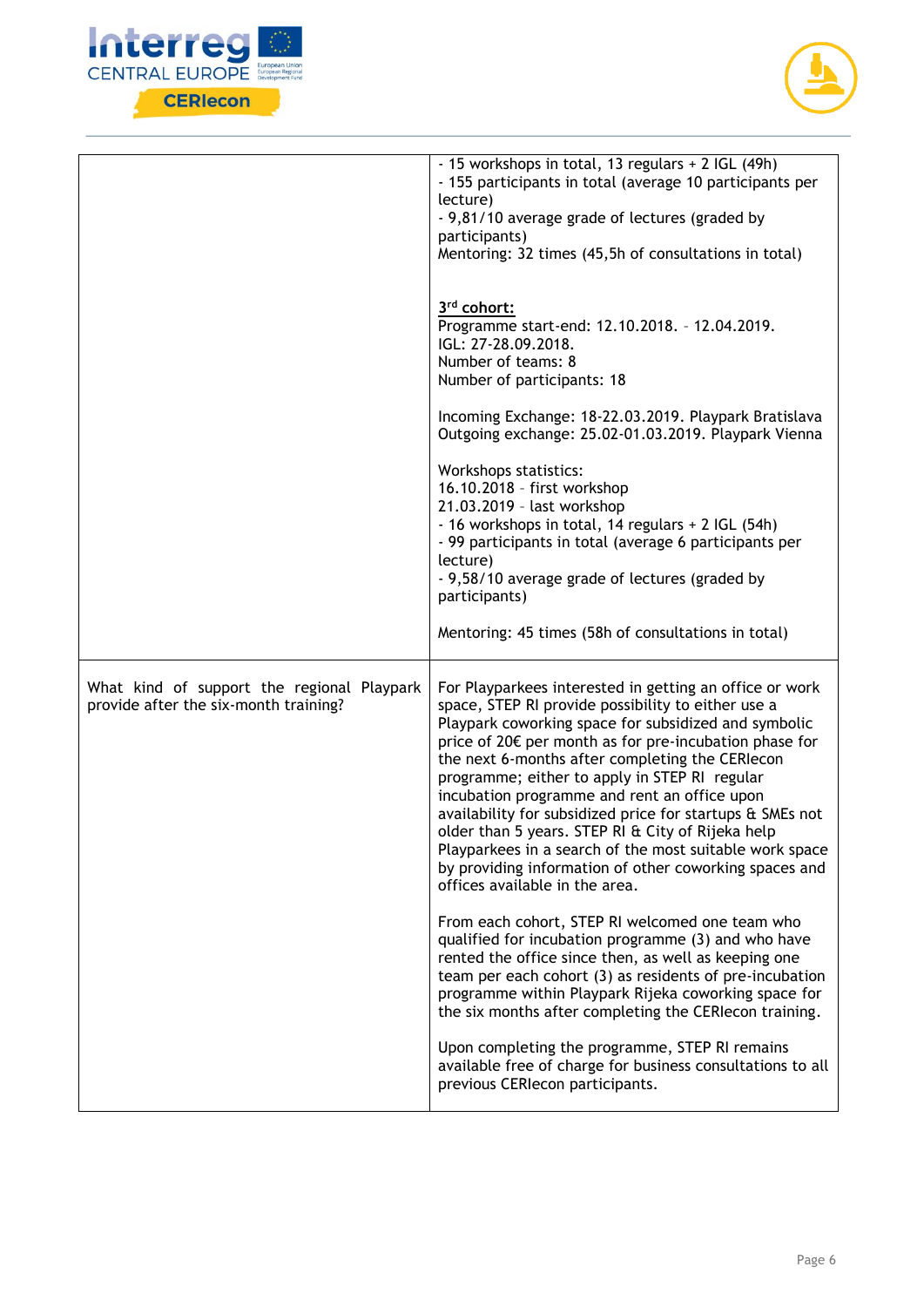



## **5. REGIONAL PLAYPARK FUNDING INITIATIVES**

| Did regional Playpark help the participants to<br>find money to finance their business ideas? If<br>yes, how?                  | Playpark Rijeka help teams seeking for funds mainly by<br>sending all the up-to-date information about the<br>relevant opportunities via email - local and regional<br>grants for SMEs and innovators, proof of concept<br>grants, various startup contests etc. Playpark Rijeka<br>Manager, mentors and staff help teams with<br>application processes as well with pitch preparations<br>for investors conferences.                                                                                                                                                                                                                                                                                                                                                                                                                                                                                                   |
|--------------------------------------------------------------------------------------------------------------------------------|-------------------------------------------------------------------------------------------------------------------------------------------------------------------------------------------------------------------------------------------------------------------------------------------------------------------------------------------------------------------------------------------------------------------------------------------------------------------------------------------------------------------------------------------------------------------------------------------------------------------------------------------------------------------------------------------------------------------------------------------------------------------------------------------------------------------------------------------------------------------------------------------------------------------------|
| List the names and contact details of funding<br>initiatives that cooperate with the regional<br>Playpark (if there are such): | City of Rijeka Department for Entrepreneurship<br>Trg svete Barbare 2, 51000 Rijeka<br>p. +385 51 209 590<br>e. poduzet@rijeka.hr<br>www.rijeka.hr/en/city-government/city-<br>departments/department-of-entrepreneurship/<br>FIPRO Foundation for Financing Prototypes Design<br>/ Zaklada za financiranje izradbe prototipova<br>p. +385 51 265 963<br>e. fipro@fipro.hr<br>www.fipro.hr<br>CROATIAN AGENCY FOR SMEs, INNOVATION AND<br><b>INVESTMENTs (HAMAG-BICRO)</b><br>Ksaver 208, 10000 Zagreb<br>p. +385 1 488 1003<br>e. investments@hamagbicro.hr<br>http://www.investcroatia.hr/<br>UNIVERSITY OF RIJEKA (UNIRI)<br>/ SVEUČILIŠTE U RIJECI<br>Trg braće Mažuranića 10, 51000 Rijeka<br>p. +385 51 406 500<br>e. ured@uniri.hr; fonduniri@uniri.hr<br>www.uniri.hr/en/home/<br><b>CRANE Croatian Business Angels Network</b><br>Ulica grada Vukovara 269 D, 10000 Zagreb<br>e. info@crane.hr<br>www.crane.hr |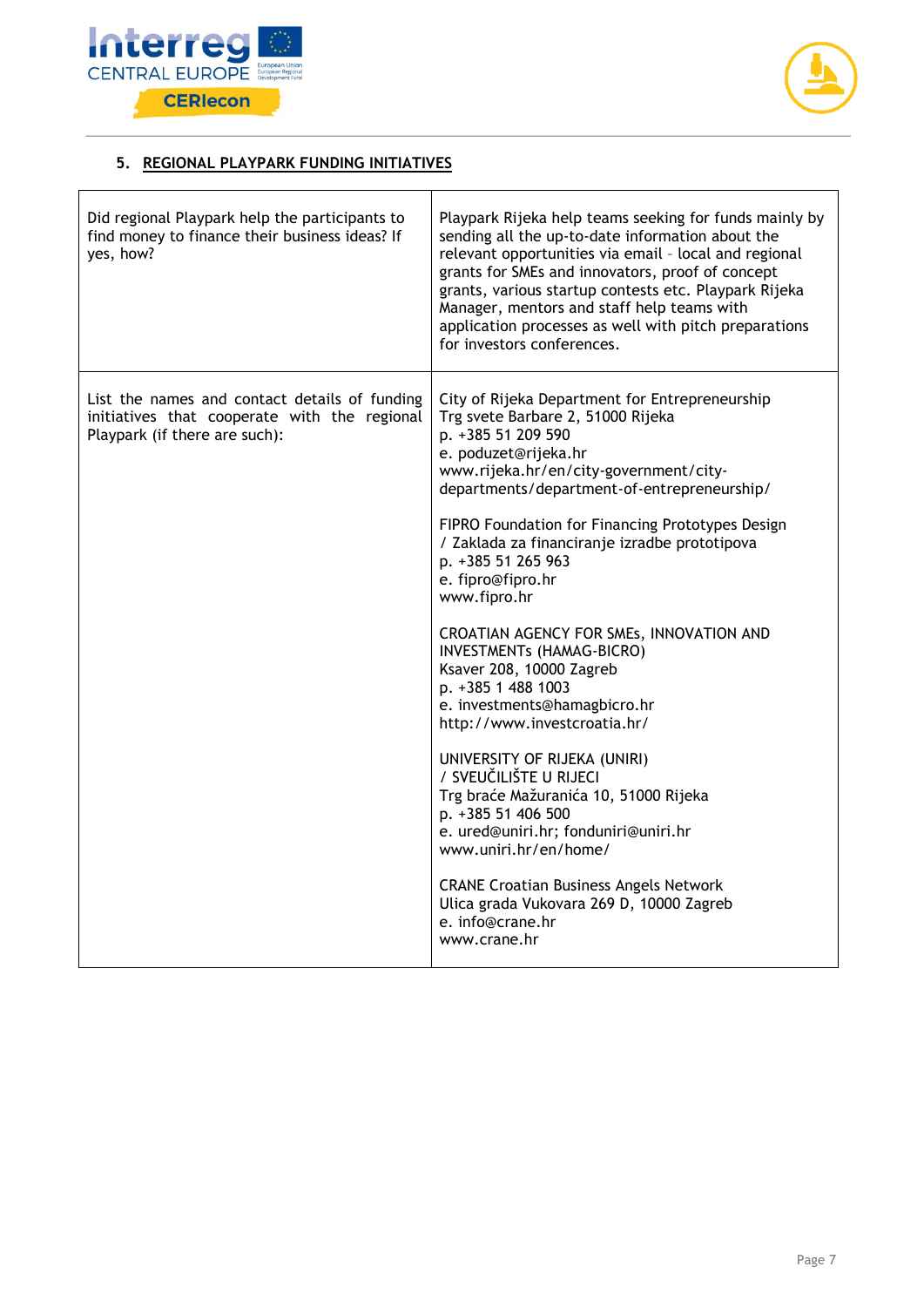



Overview and information/guidance about funding initiatives and how they will support the participants in bringing their ideas/firms to market:

| Funding initiatives and<br>sources/managing authority                 | Target groups - eligible<br>beneficiaries                                                   | Identified best practices and deficiencies                                                                                                                                                                                                                                                                                                                                                                                                                                                                                                                        |
|-----------------------------------------------------------------------|---------------------------------------------------------------------------------------------|-------------------------------------------------------------------------------------------------------------------------------------------------------------------------------------------------------------------------------------------------------------------------------------------------------------------------------------------------------------------------------------------------------------------------------------------------------------------------------------------------------------------------------------------------------------------|
| City of Rijeka SMEs non-<br>refundable small grants for<br>2017       | Start-ups, SMEs                                                                             | Playpark Rijeka teams who applied and won<br>grants:<br>1 <sup>st</sup> cohort team First in the Raw won grant<br>of 58.254,98 HRK ~ 7.838,93 EUR;<br>1st cohort team Wedding2book, Vikano<br>d.o.o. won grant of 6.264,00 HRK ~<br>842,90 EUR;<br>2 <sup>nd</sup> cohort team Pero, Hortiriviera d.o.o.<br>won grant of 26.842,00 HRK ~ 3.611,92<br>EUR.                                                                                                                                                                                                         |
| <b>UNIRI Entrepreneurship</b><br>Promotion Fund 2017                  | Idea developers, Start-<br>ups, SMEs, Members of<br>the scientific &<br>aacademic community | 2 <sup>nd</sup> cohort team Hidromodeling d.o.o. won<br>grant of 58.000,00 HRK ~ 7.804,62 EUR                                                                                                                                                                                                                                                                                                                                                                                                                                                                     |
| <b>FIPRO Foundation for</b><br>Financing Prototypes Design in<br>2017 | Start-ups, SMEs                                                                             | 2 <sup>nd</sup> cohort team Pero, Hortiriviera d.o.o., won<br>FIPRO Foundation grant of 35.000 HRK ~<br>4.709,68 EUR                                                                                                                                                                                                                                                                                                                                                                                                                                              |
| <b>HAMAG-BICRO</b><br>Proof of Concept 7 grants for<br>2018           | Idea developers, Start-<br>ups, SMEs                                                        | Out of two Playpark Rijeka applications, 1st<br>cohort team Adricom adn 2nd cohort team<br>Hidromodeling, the latter one won the grant<br>of 124.402,00 HRK ~ 16.739,82 EUR.                                                                                                                                                                                                                                                                                                                                                                                      |
| City of Rijeka SMEs non-<br>refundable small grants for<br>2018       | Start-ups, SMEs                                                                             | Playpark Rijeka teams who applied and won<br>grants:<br>1 <sup>st</sup> cohort team First in the Raw won grant<br>of 40.000,00 HRK ~ 5.383,60 EUR;<br>1st cohort team Wedding2book, Vikano<br>d.o.o. won grant of 13.844,64 HRK ~<br>1.863,40 EUR;<br>2 <sup>nd</sup> cohort team Pero, Hortiriviera d.o.o.<br>won grant of 12.768,50 HRK ~ 1.718,50<br>EUR.<br>2 <sup>nd</sup> cohort team Hidromodeling won grant<br>of 23.936,23 HRK ~ 3.221,60 EUR<br>2 <sup>nd</sup> cohort team Balkan Roads, Meraki<br>d.o.o. won grant of 13.024,00 HRK ~<br>1.752,90 EUR |
| Algebra Lab Investors<br>conference 2019                              | Idea developers, start-<br>ups, SMEs                                                        | Promoting Playpark Rijeka startups visability -<br>Investors attracted during pitching session<br>and contest - 3rd cohort teams: Nocturiglow<br>won the 1st place for best pitch while team<br>Porthop attracted numerous investor's<br>interest during Q&A during pitching session.                                                                                                                                                                                                                                                                             |